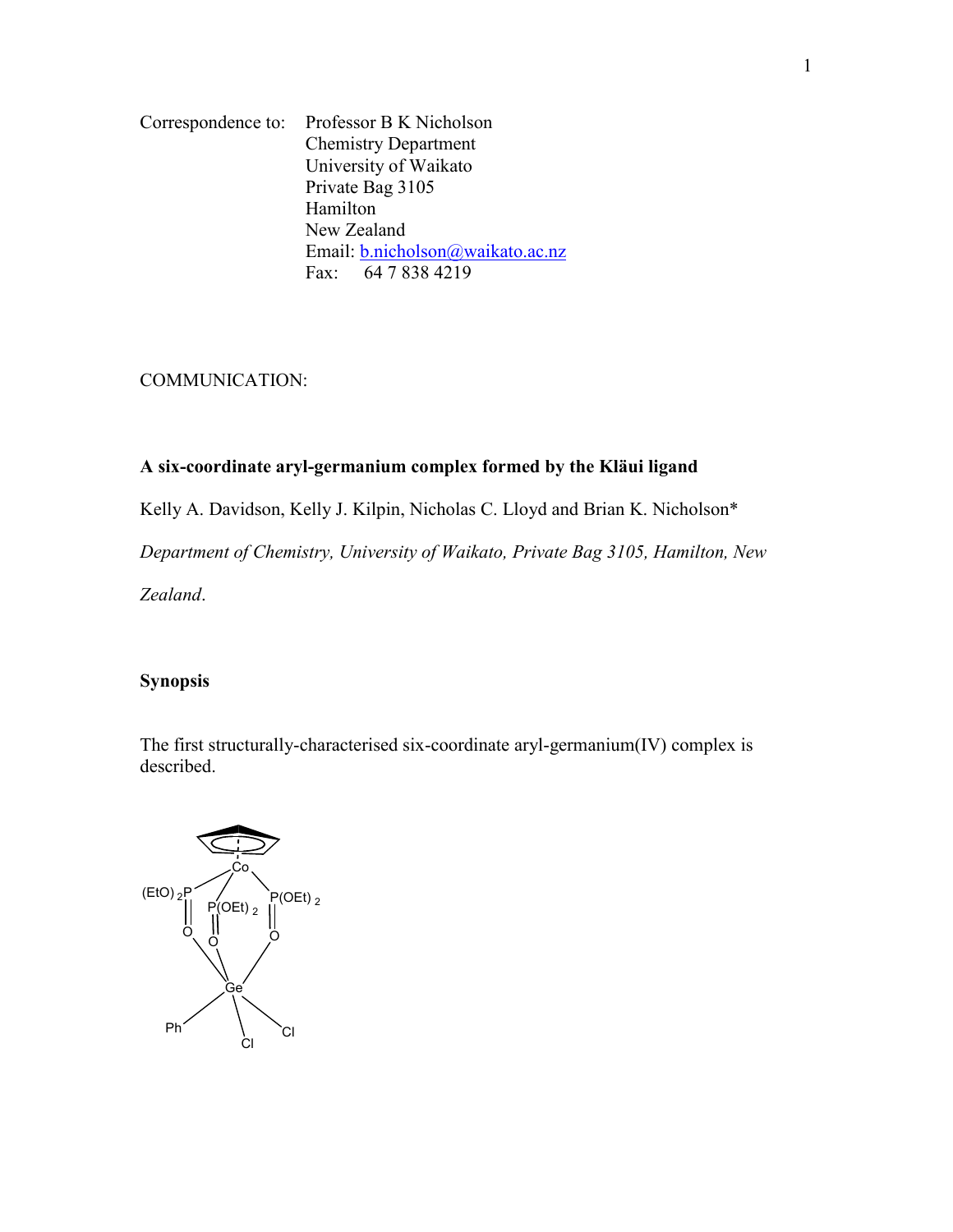#### **Abstract**.

PhGeCl<sub>3</sub> reacts with Na $\{[OP(OEt)_2]_3CoCp\}$  to give the six-coordinate complex  $PhCl<sub>2</sub>Ge\{[OP(OEt)<sub>2</sub>]$ <sub>3</sub>CoCp<sub>3</sub>, characterised spectroscopically and by an X-ray crystal structure determination which showed a firmly-attached tridentate ligand [Ge-O 1.973(2) Å].

-------------------------------------------------------------------------------------------------------

 Whilst six-coordinate organo-tin complexes are common [1], corresponding derivatives are rare in organo-germanium chemistry. There are some cyclometallated examples based on  $Ge-CH_2$ -heteroatom motifs [2], but there appear to be no structurally characterised aryl-germanium six-coordinate species [3]. We have recently reported some novel six-coordinate organo-tin complexes based on the Kläui ligand  $1(L^R)$  [4] which showed good stability even for the example incorporating the weak Lewis acid group  $Ph<sub>3</sub>Sn<sup>+</sup>$  [5]. We now report the synthesis and structure of a related compound of germanium,  $PhCl<sub>2</sub>Ge\{[OP(OEt)<sub>2</sub>]<sub>3</sub>CoCp\}$  (2a). As far as we are aware, the only previous use of the Kläui ligand in germanium chemistry is the report from Filipou et al [6] of some inorganic Ge(II) and Ge(IV) compounds, of which  $(N_3)_3$ Ge{[OP(OEt)<sub>2</sub>]<sub>3</sub>CoCp} (**2b**) is the only six-coordinate example relevant to the present work.

PhGeCl<sub>3</sub> reacts smoothly with NaL<sup>Et</sup> in CH<sub>2</sub>Cl<sub>2</sub> to give crude **2a** as an oil in essentially quantitative yield. This can be crystallised to give yellow, air-stable crystals. The structure was determined by single-crystal X-ray methods and is illustrated in Figure 1. It shows true six-coordination, with only minor deviations from ideal octahedral geometry with the angles around germanium in the range 86-95°. There are no systematic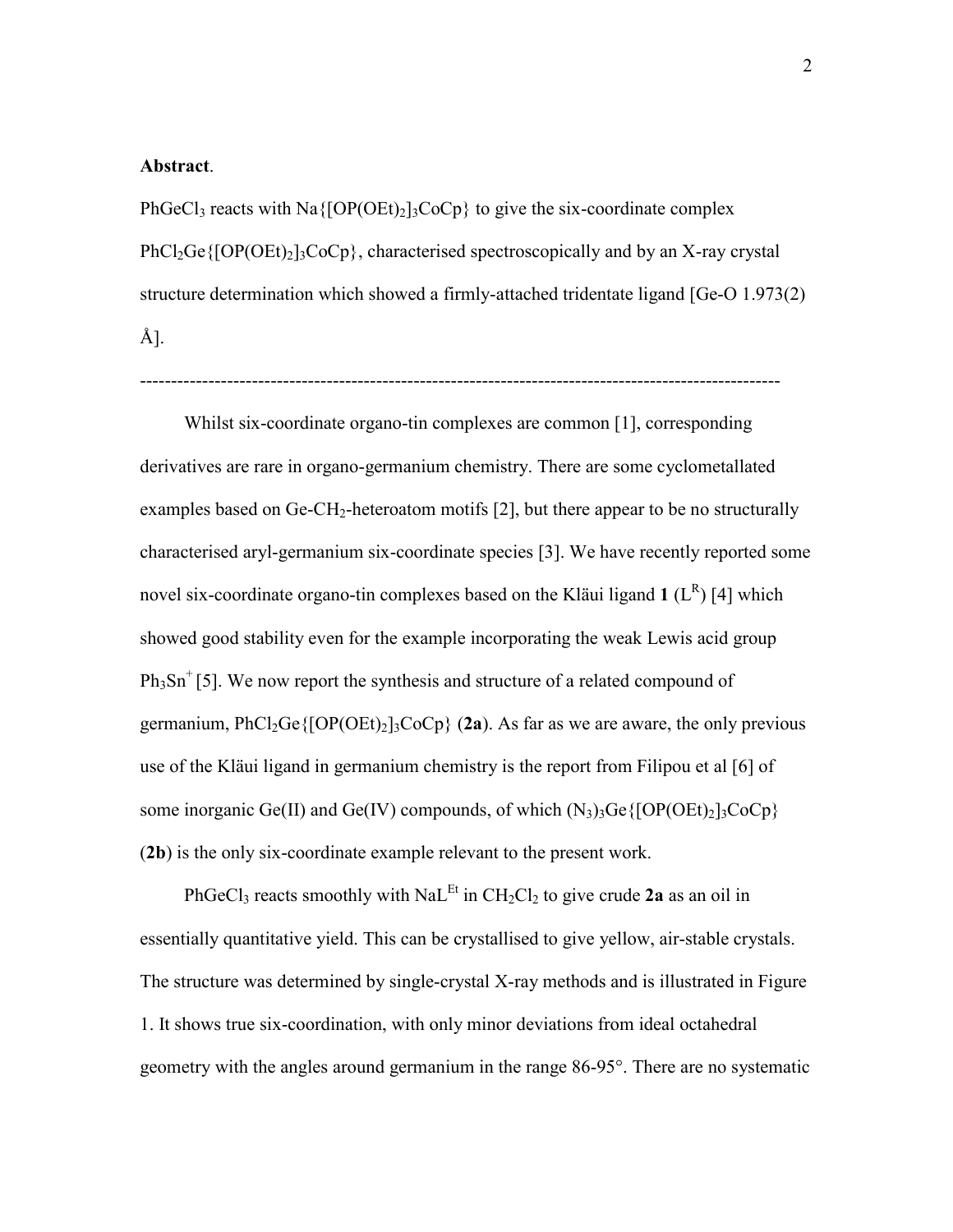variations in the Ge-O distances despite the differences in the *trans* groups from the PhCl2Ge moiety. Table 1 compares some bond parameters with those from the corresponding  $(N_3)_3$ GeL<sup>Et</sup> (2b) [6] and PhCl<sub>2</sub>SnL<sup>Me</sup> [5] compounds. The Ge-O distances in **2a** are 1.973(2) Å, almost exactly as predicted from the sum of the covalent radii of Ge(IV) and O (1.21 and 0.74 Å respectively [7]) but are marginally longer than those in the  $(N_3)$ <sub>3</sub>GeL<sup>Et</sup> complex [1.893(5) Å]. This suggests the Kläui ligand is moderately strongly bonded to the Ge centre in both germanium examples. The Sn-O distances in the tin analogue of **2a** are longer by only 0.102(4) Å, which is less than expected given that the covalent radius of  $Sn(IV)$  is *ca* 0.17 Å larger than that of Ge(IV), based on a comparison of the E-E and E-C bonds in  $Ph_6E_2$  (E = Ge, Sn) [8], indicating even stronger attachment of the Kläui ligand for tin.

The  ${}^{1}H$  and  ${}^{13}C$  NMR spectra gave the expected signals for the Ph and Cp groups, with those of the  $OCH_2CH_3$  groups on the ligand appearing as single broad lines with no resolved splitting, despite their inequivalence and expected  ${}^{1}H$  and  ${}^{31}P$  coupling. Obviously at room temperature fluxional averaging is much faster for the germanium complex than for the tin one, where the  ${}^{1}H$  and  ${}^{13}C$  spectra of the analogous complex gave resolved signals from the three conformationally distinct  $OCH<sub>2</sub>CH<sub>3</sub>$  groups, further complicated by virtual coupling [5]. The  ${}^{31}P$  spectrum of 2a gave a broad singlet at room temperature through averaging; at 220 K an overlapping doublet and triplet, strongly distorted by second-order effects, was clearly resolved for the  $A_2B$  spin system with very similar  $\delta$  values (113.9 and 115.0 ppm) (Figure 2).

Spectroscopic evidence suggested that  $Ph_2ClGeL<sup>Et</sup>$  could also be synthesised by the same route, but this product has so far only been isolated as an impure oil which we have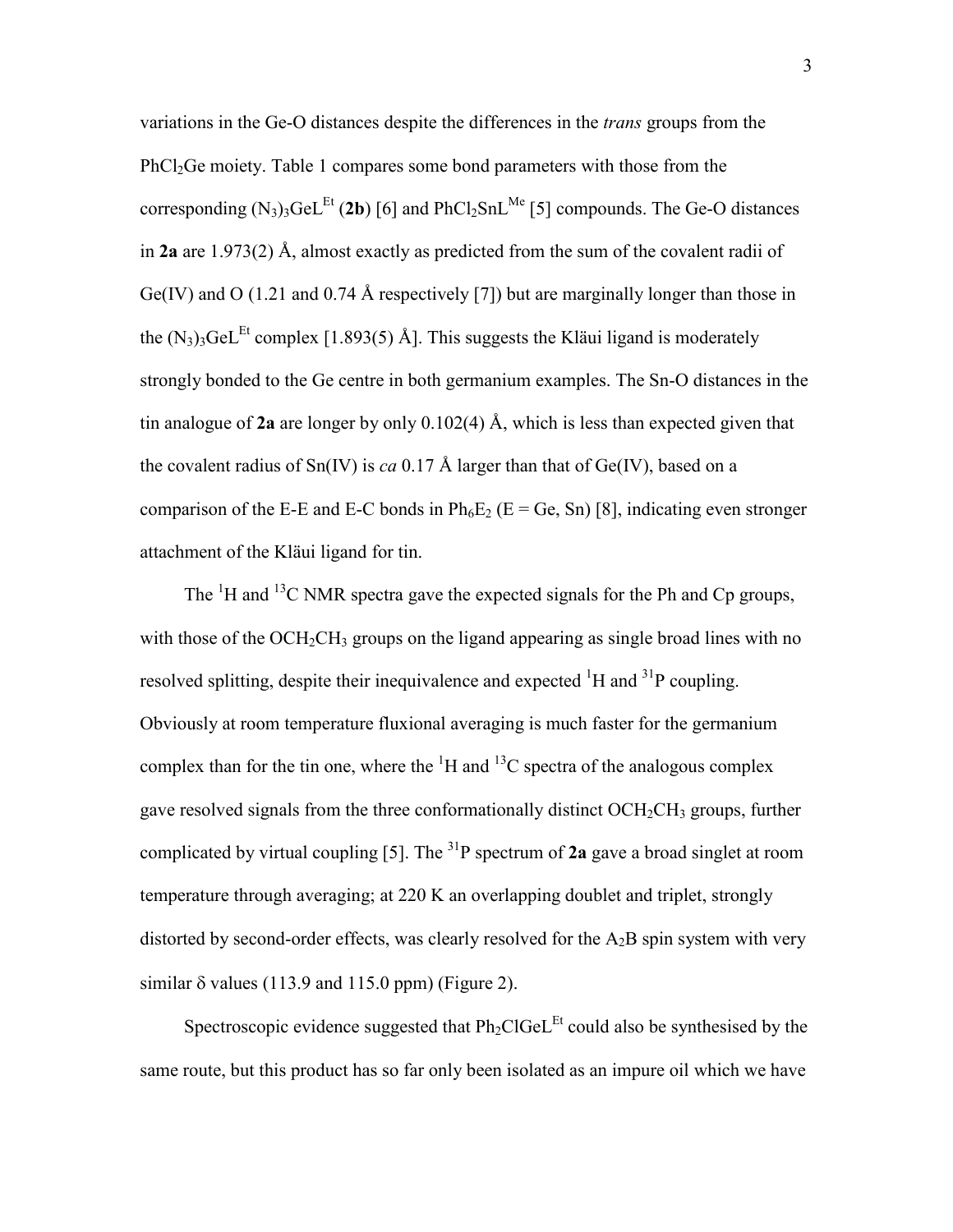been unable to crystallise. On the other hand the reaction of  $Ph_3GeCl$  with NaL<sup>Et</sup> gave no indication that a stable complex forms, with  $Ph_3GeOGePh_3$  the only species isolated from the reaction mixture. This suggests that  $Ph_3Ge^+$  has a significantly lower tendency towards six-coordination than does  $Ph<sub>3</sub>Sn<sup>+</sup>$  [5].

### **Experimental**

## **General.**

The Kläui ligand was purchased from Strem Chemicals, and PhGeCl<sub>3</sub> from Gelest. <sup>1</sup>H,  $13^1$ C and  $3^1$ P NMR spectra were recorded at 303 K on a Bruker Avance DRX300 instrument (<sup>1</sup>H 300.1 MHz; <sup>13</sup>C 75.5 MHz; <sup>31</sup>P 121.5 MHz).

*Preparation of PhCl<sub>2</sub>Ge{[OP(OEt)<sub>2</sub>]<sub>3</sub>CoCp</sub>}, (PhCl<sub>2</sub>GeL<sup>Et</sup>, 2a).* 

(a) NaL<sup>Et</sup> (0.650 g, 1.17 mmol) was dissolved in dry CH<sub>2</sub>Cl<sub>2</sub> (10 mL). To this a solution of PhGeCl<sub>3</sub> (0.19 mL, 3.0 g, 1.17 mmol) was added and the mixture was stirred for 30 min. The solution was filtered and the solvent evaporated to leave a yellow oil that was crystallised from CH2Cl2/petroleum spirits at -20°C to give yellow crystals of **2a**. Found: C 36.54, H 5.41 %;  $C_{23}H_{40}Cl_2CoGeO_9P_3$  requires C 36.54, H 5.33%; NMR (CDCl<sub>3</sub>): <sup>1</sup>H: Q 1.24 (br s, C*H*3), 4.15 (br s, C*H*2), 5.13 (s, Cp), 7.15 (m, H-3, Ph), 7.56 (m, H-4, Ph), 7.98 (m, H-2, Ph); <sup>13</sup>C{<sup>1</sup>H}: δ 16.5 (br s, *C*H<sub>3</sub>), 63.1 (br s, *CH*<sub>2</sub>), 89.6 (s, *C*p), 126.4 (*C*-3), 126.9 (C-4), 132.2 (C-2); <sup>31</sup>P{<sup>1</sup>H} (290 K);  $\delta$  112.4 br s; (220 K) 113.9 (2<sup>nd</sup> order doublet,  ${}^{3}J_{P-P}$  114 Hz), 115.0 (2<sup>nd</sup> order triplet,  ${}^{3}J_{P-P}$  114 Hz).

*X*-ray crystal structure of  $PhCl_2Ge\{[OP(OEt)_2\}$ <sub>3</sub>CoCp<sup>2</sup>.  $CH_2Cl_2$  (2a.  $CH_2Cl_2$ )

X-ray intensity data were collected on a Siemens SMART CCD diffractometer using standard procedures and software. An empirical absorption correction was applied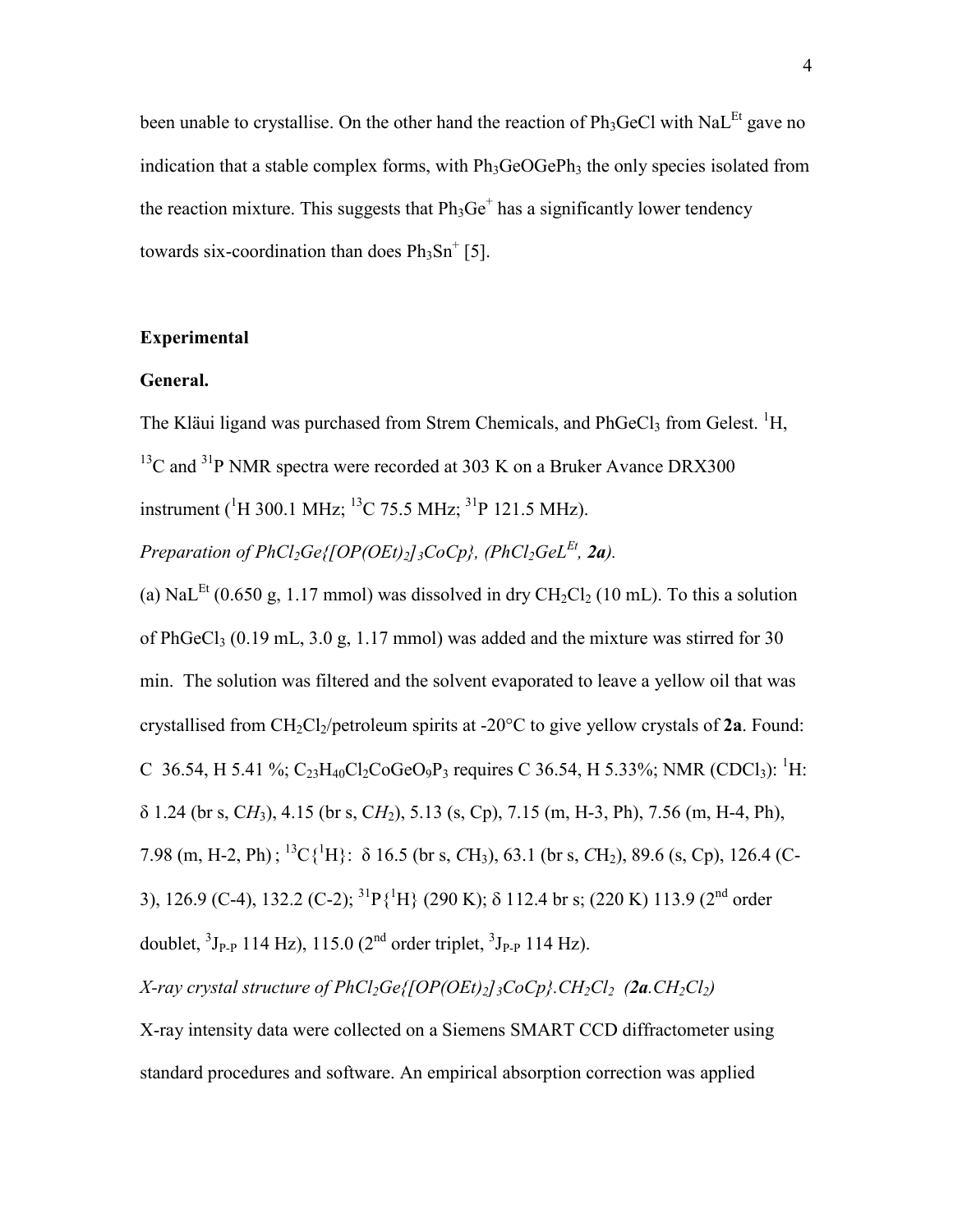(SADABS [9]). The structure was solved by direct methods and developed and refined on  $F<sup>2</sup>$  using the SHELX programmes [10] operating under WinGX [11]. Hydrogen atoms were included in calculated positions. Yellow needle crystals of **2a** were obtained by slow diffusion of pentane into a  $CH<sub>2</sub>Cl<sub>2</sub>$  solution of the compound.

*Crystal data*:  $C_{23}H_{40}Cl_2CoGeO_9P_3.CH_2Cl_2$ ,  $M = 840.81$ , monoclinic, space group Pc, a = 11.821(1), b = 17.951(2), c = 9.386(1) Å,  $\beta$  = 112.45(5)°, U = 1840.8(7) Å<sup>3</sup>, T = 93 K, Z = 2, D<sub>calc</sub> = 1.517 g cm<sup>-3</sup>,  $\mu$ (Mo-K<sub>α</sub>) = 1.731 mm<sup>-1</sup>, F(000)= 860; 35843 reflections collected with  $1^{\circ} < \theta < 33^{\circ}$ , 13285 unique (R<sub>int</sub> 0.0928) used after correction for absorption (T<sub>max, min</sub> 0.724, 0.423). Crystal dimensions  $0.60 \times 0.25 \times 0.20 \text{ mm}^3$ . Refinement was on  $F<sup>2</sup>$ .

Towards the end of the refinement, racemic twinning was indicated and was included using the TWIN/BASF options of SHELXL-97. This converged with a 0.71/0.29 twinning ratio and final agreement indices of  $R_1$  0.0432 [I > 2 $\sigma$  (I)] and w $R_2$  0.1176 (all data), GoF 1.013.

The structure of **2a** is illustrated in Figure 1, with selected bond parameters summarised in the caption.

#### **5. Supplementary material.**

Crystallographic data for the structural analysis have been deposited with the Cambridge Crystallographic Data Centre, CCDC 627741. Copies of this information may be obtained free of charge from the Director, CCDC, 12 Union Rd., Cambridge CB2 1EZ, UK (Fax:  $+44-1223-336033$ ; e-mail: deposit $@ccdc.cam.ac.uk$  or www: http://www.ccdc.cam.ac.uk).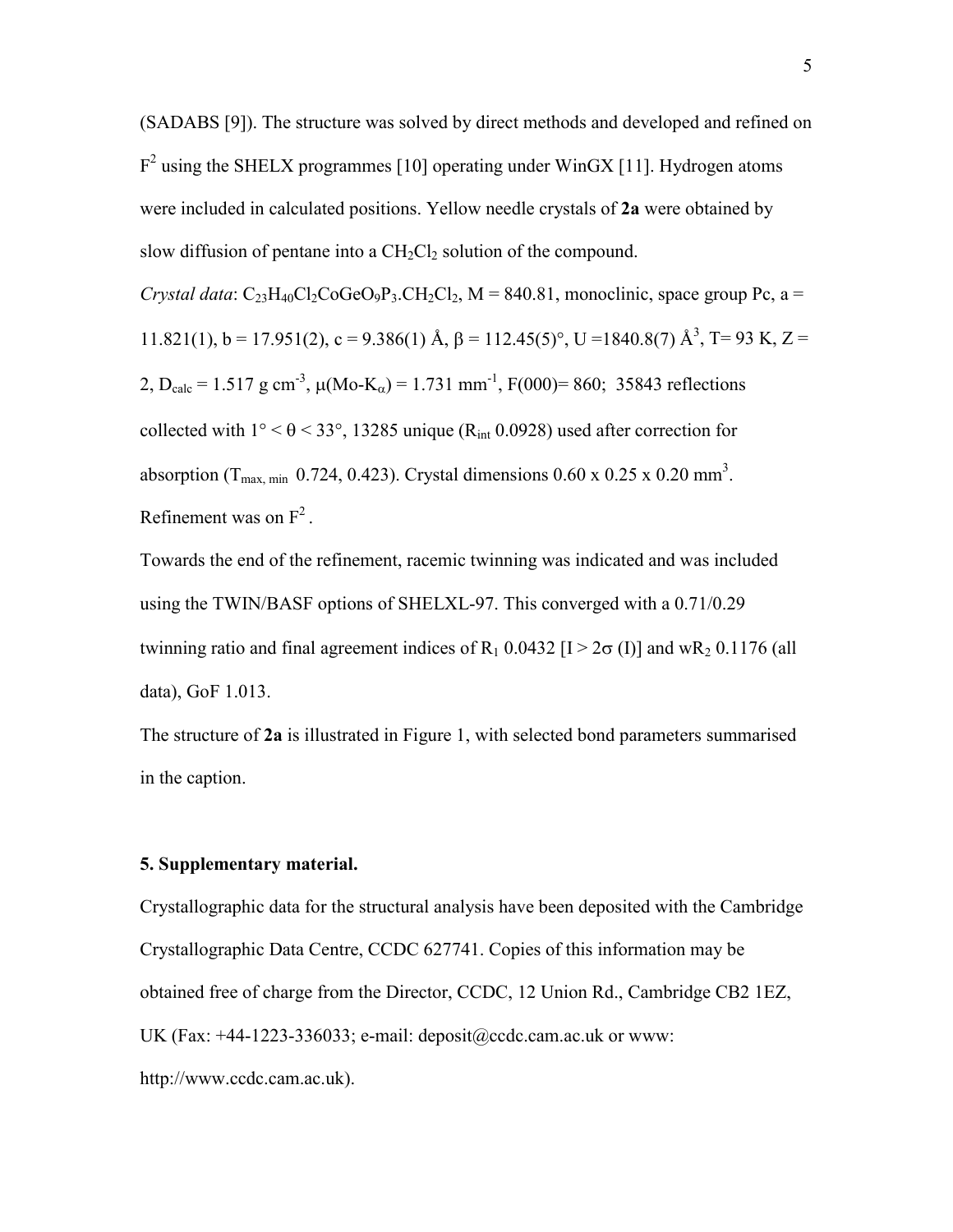## **Acknowledgements**

We thank Dr Tania Groutso, University of Auckland, for collection of X-ray intensity data.

## **References.**

- 1. J. A. Zubieta, J. J. Zuckerman, Progr. Inorg. Chem., 24 (1978) 251; A. G. Davies, Organotin Chemistry, VCH, Germany, 1997; C. E. Holloway, M. Melnik, Main Group Metal Chem., 23 (2000) 1
- 2. S.A. Artamkin, V. N. Sergeev, Y. I. Baukov, A O. Mozzhukhin, M. Y. Antipin, Y. T. Struchkov, Metalloorg. Khim., 4 (1991) 1024; Y. E. Ovchinnikov, S. A. Pogozhikh, V. N. Khrustalev, S. Y. Bylikin, V. V. Negrebetsky, A. G. Shipov,Y. I Baukov, Izv. Akad. Nauk SSSR (2000) 1799; S. Mahboob, M. Parvez, M. Mazhar, S. Ali Acta Cryst., E61 (2005) m358.
- 3. Cambridge Crystallographic Database, October 2006 release.
- 4. W. Kläui, Angew. Chem. Int. Ed. Eng., 29 (1990) 627.
- 5. N. C. Lloyd, B. K. Nicholson, A. L. Wilkins, J. Organometal. Chem., 691 (2006) 2757.
- 6. A. C. Filippou, P. Portius, G. Kocok-Köhn and V. Albrecht, J. Chem. Soc., Dalton Trans., (2000) 1759.
- 7. SI Chemical Data, G. Aylward and T. Findlay, 5th Ed, Wiley, Australia, 2002.
- 8. R. E. Marsh, Acta Cryst, B55 (1999) 931; D. Dakternieks, F. S. Kuan, A.Duthie, E. R. T. Tiekink, Main Group Metal Chem., 24 (2001) 65.
- 9. R. H. Blessing, Acta Cryst., A51, (1995) 33.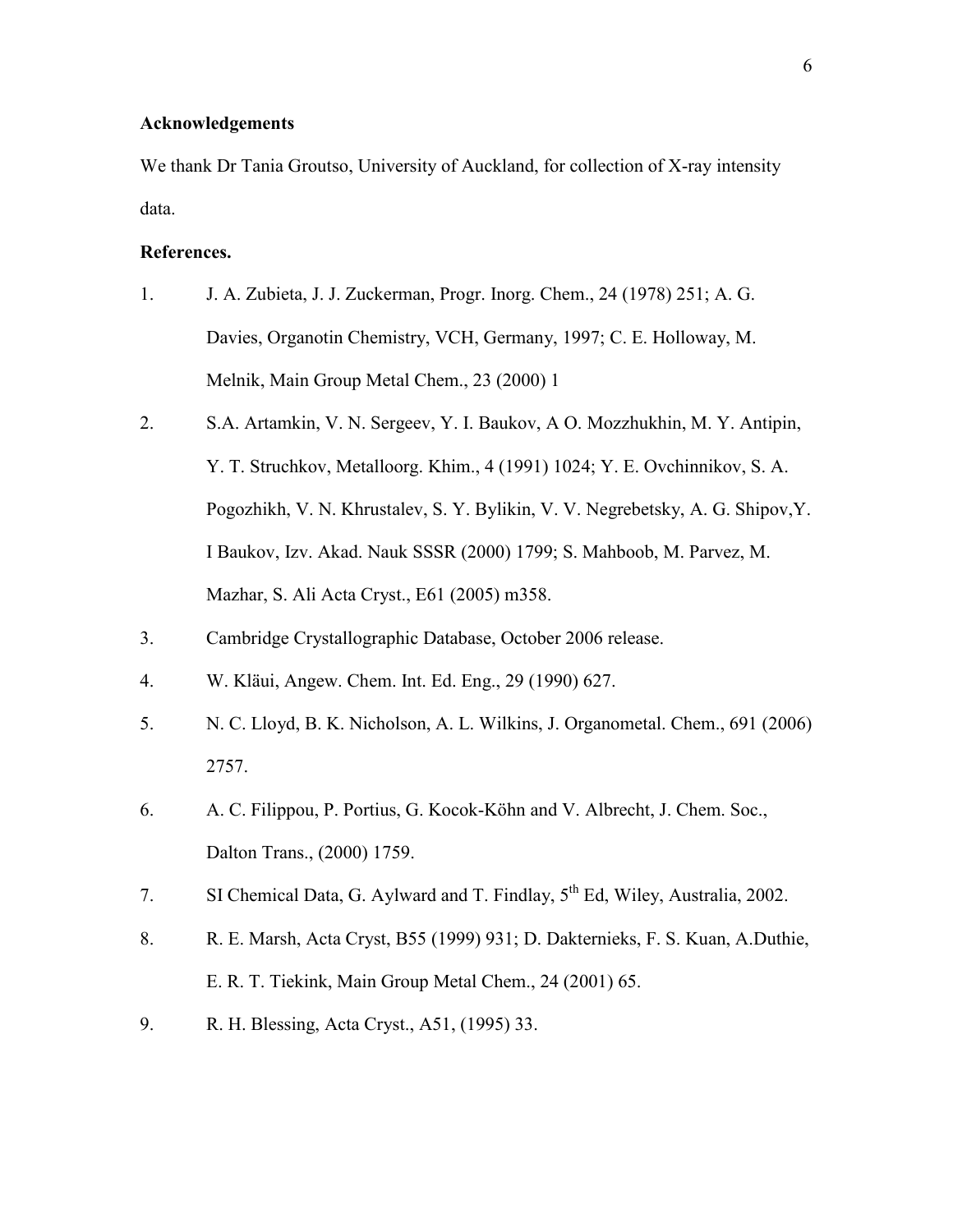- 10. G. M. Sheldrick, SHELX97 Programs for the solution and refinement of crystal structures, University of Göttingen, Germany, 1997.
- 11. L. J. Farrugia, WinGX, Version 1.70.01, University of Glasgow, UK; L. J. Farrugia, J. Appl. Cryst., 32 (1999) 837.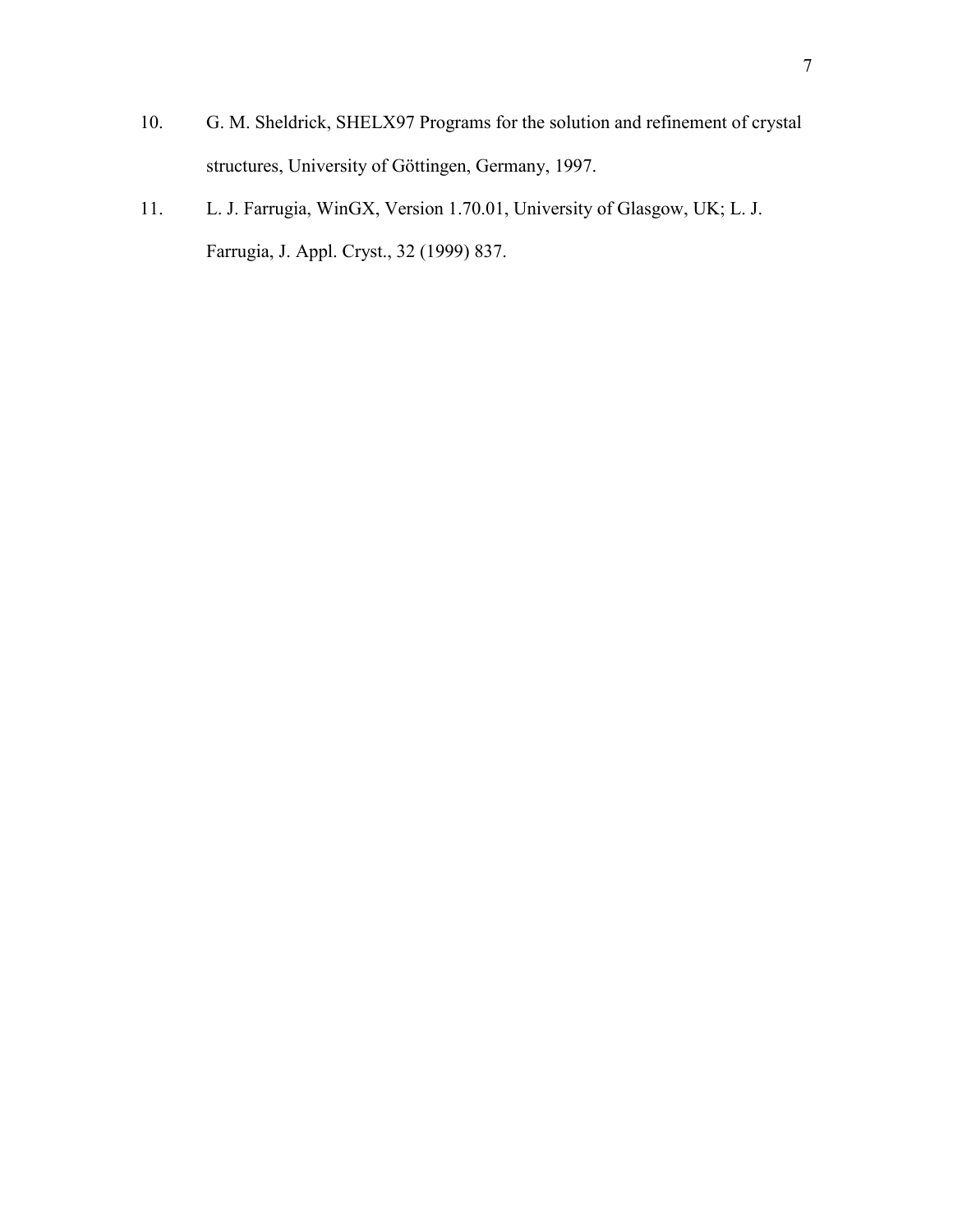





**2a** R1 = Ph, R2 = R3 = Cl **2b** R1 <sup>=</sup> R2 <sup>=</sup> R3 <sup>=</sup> N3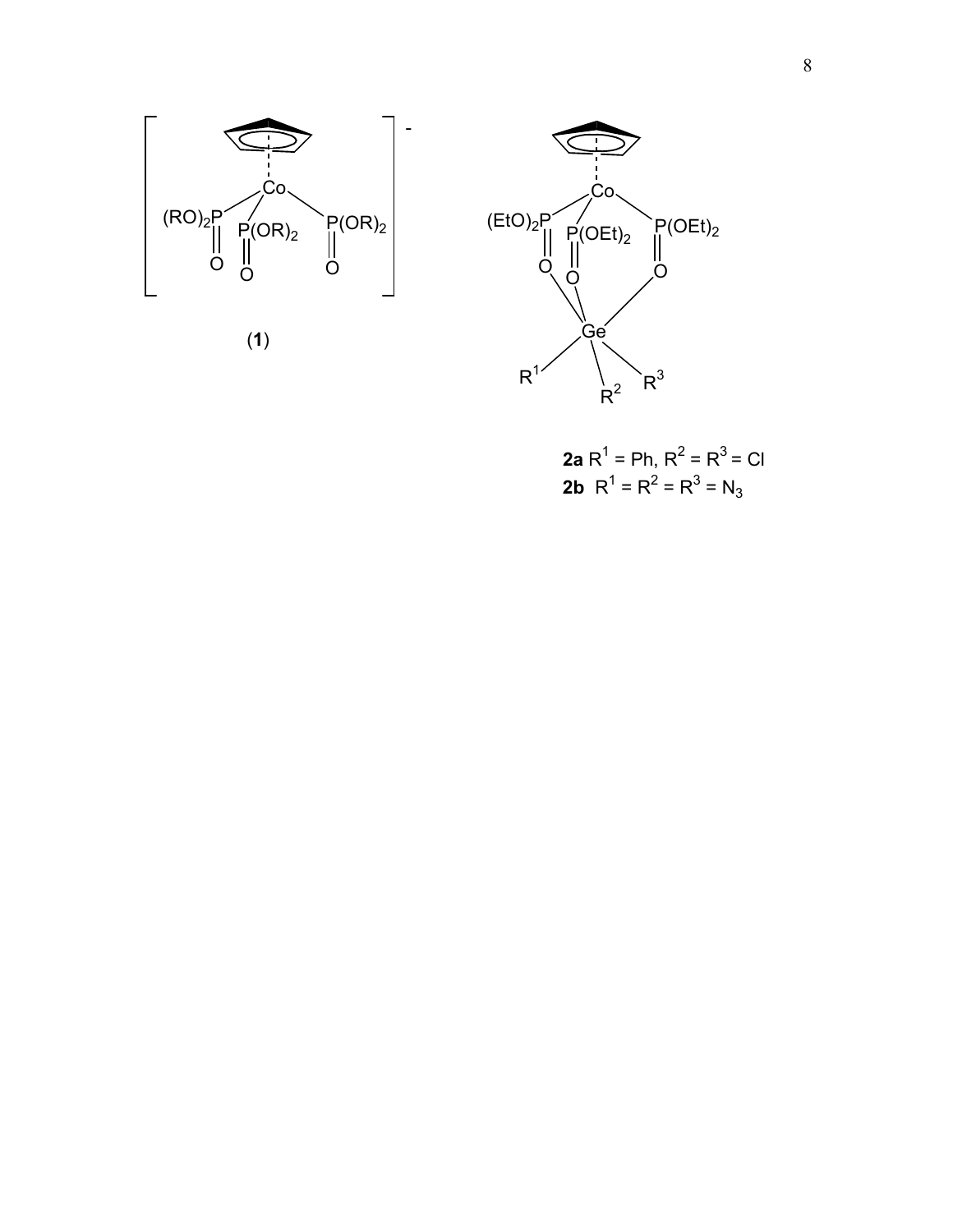# Table 1

Selected bond lengths(Å) and angles (°) for **2a** and related complexes

|                     | PhCl <sub>2</sub> GeL <sup>Et</sup> | PhCl <sub>2</sub> SnL <sup>Me</sup> | $(N_3)_3$ GeL <sup>Et</sup> |
|---------------------|-------------------------------------|-------------------------------------|-----------------------------|
|                     | $(M = Ge)$                          | $(M = Sn [5])$                      | $(M = Ge[6])$               |
| $M(1)-C(41)$        | 1.994(3)                            | 2.111(5)                            |                             |
| $M(1)-Cl(av)$       | 2.327(1)                            | 2.385(2)                            |                             |
| $M(1)-O(11)$        | 1.973(2)                            | 2.075(3)                            | 1.893(5)                    |
| $O-M(1)-O(av)$      | 87.9(1)                             | 84.9(1)                             | 89.9(3)                     |
| $Cl(1)-M(1)-Cl(2)$  | 94.35(3)                            | 97.40(5)                            |                             |
| $C(41)$ -M(1)-Cl(1) | 95.37(9)                            | 99.3(1)                             |                             |
| $C(41)$ -M(1)-Cl(2) | 94.83(9)                            | 95.5(1)                             |                             |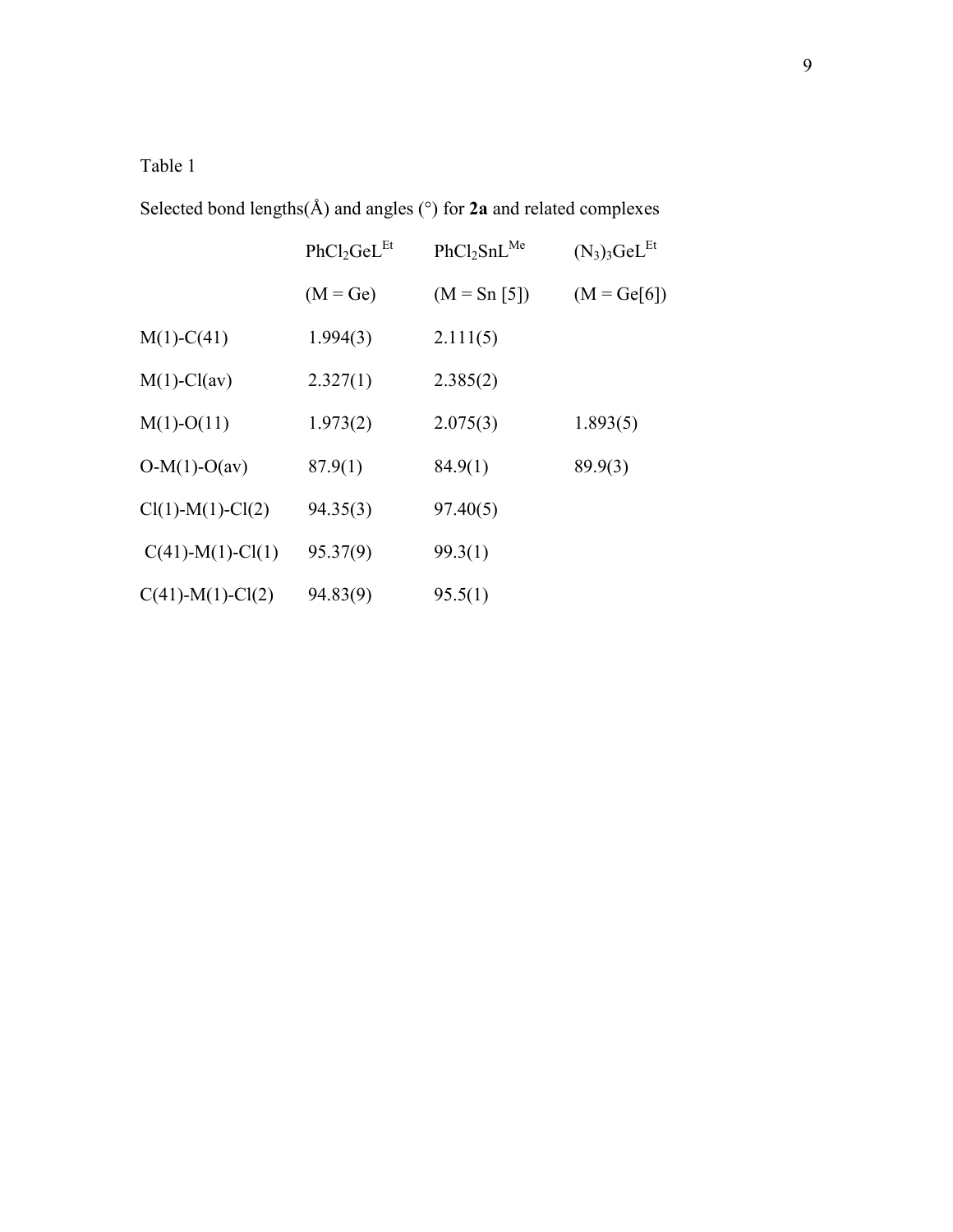# Caption to Figures:

Figure 1. The structure of complex **2a**, with the ethyl groups on the peripheral oxygen atoms omitted for clarity. Selected bond parameters include: Ge(1)-C(41) 1.994(3), Ge(1)-Cl(1) 2.3257(8), Ge(1)-Cl(2) 2.3292(8), Ge(1)-O(11) 2.010(2), Ge(1)-O(21) 1.938(2), Ge(1)-O(31) 1.970(2) Å; O-Ge(1)-O (avg) 87.9(1)°, Cl(1)-Ge(1)-Cl(2) 94.35(3)°, C(41)-Ge(1)-Cl(1) 95.37(9)°, C(41)-Ge(1)-Cl(2) 94.83(9)°.

Figure 2. The <sup>31</sup>P $\{^1H\}$  NMR spectrum of 2a at 220 K. showing the distorted doublet ( $\delta$ 113.9) and triplet ( $\delta$  115.0) in a 2:1 ratio,  ${}^{3}J_{P-P}$  114 Hz.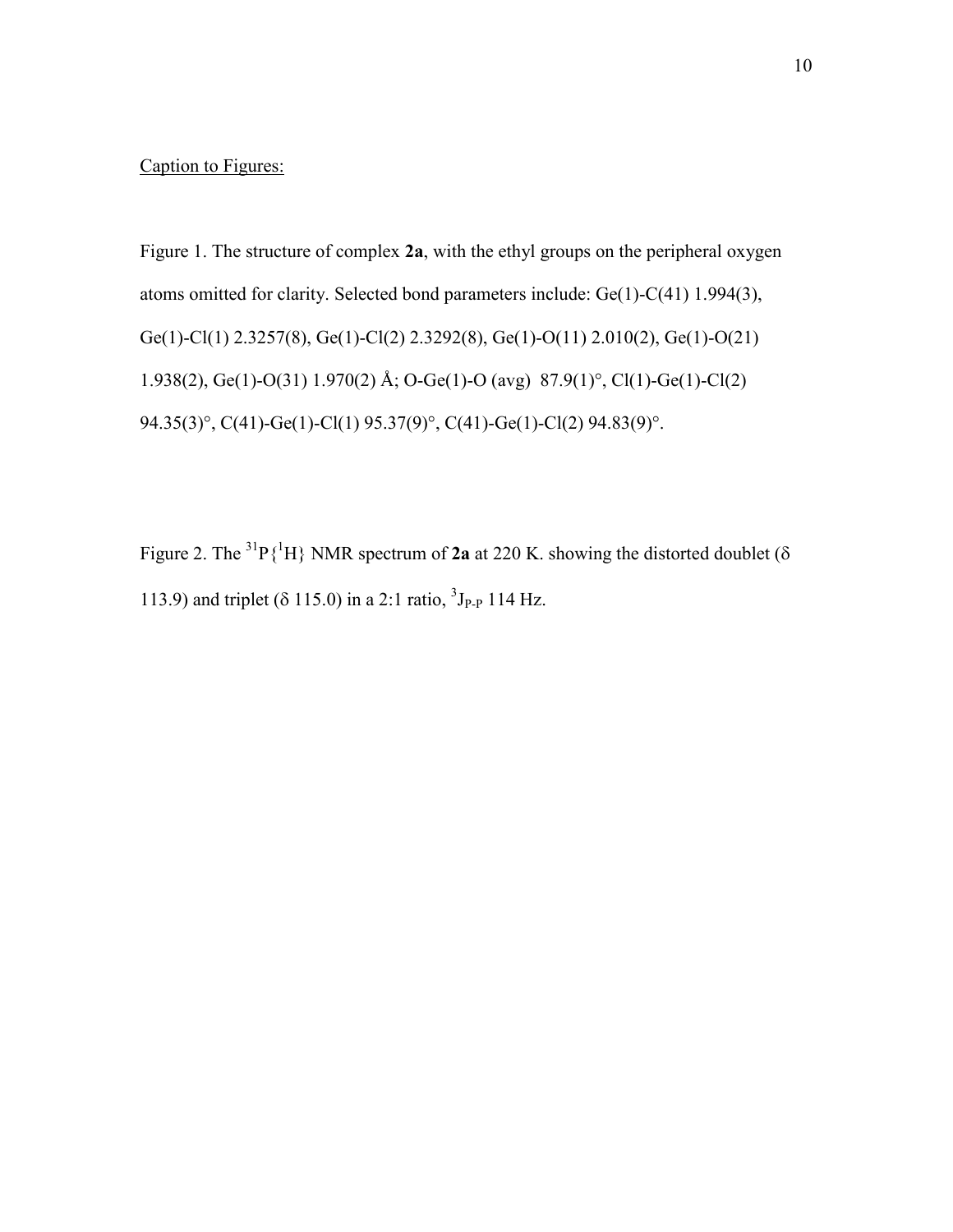

Figure 1